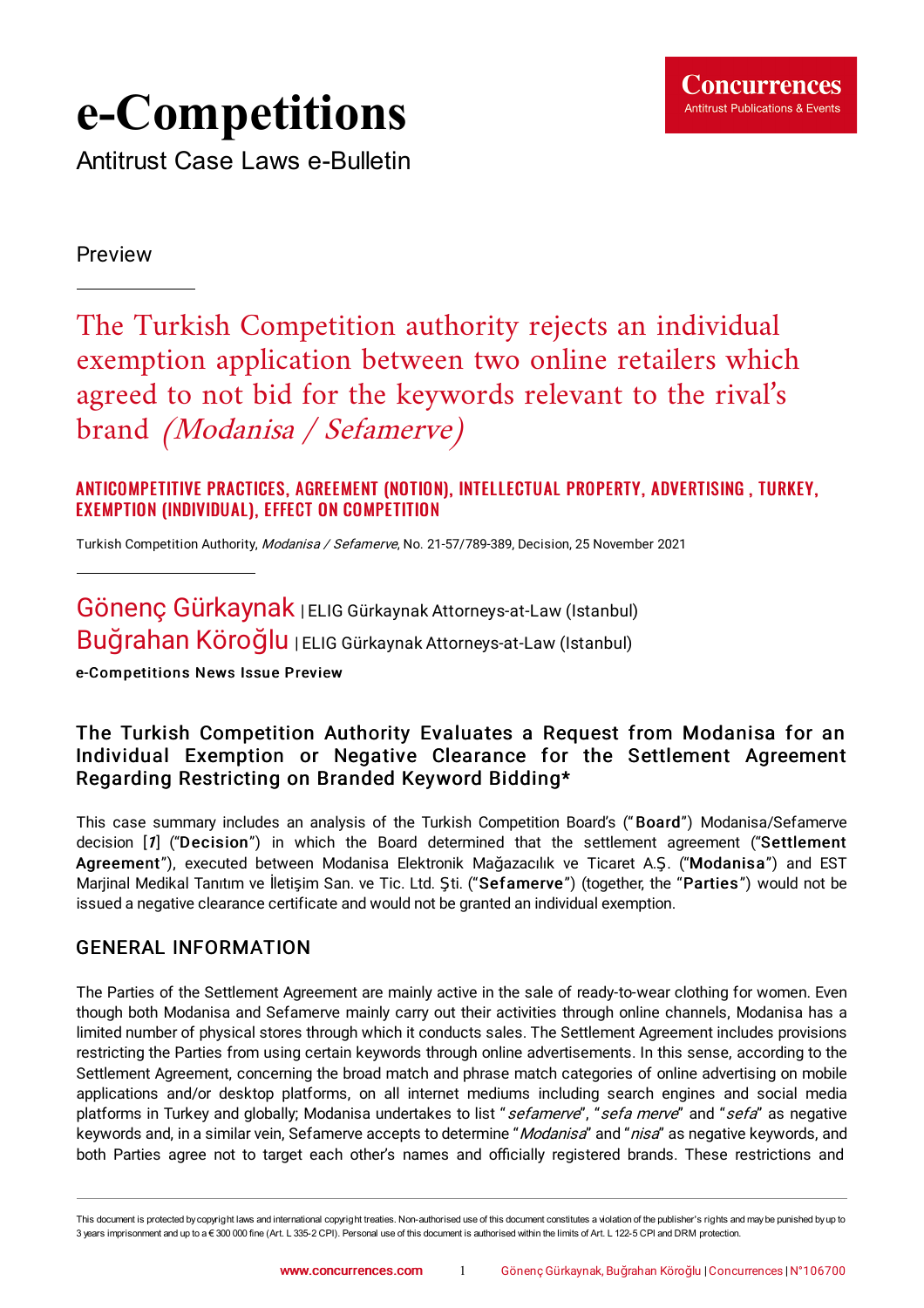obligations also apply to the Parties' advertisement texts and metatag keywords. All in all, the Board assessed the restrictions and obligations within the Settlement Agreement under three categories, namely; negative matching obligation, non-targeting obligation, and restrictions related to metatag.

Having considered the nature of the restrictions and obligations within the Settlement Agreement, the Board provided a detailed explanation concerning (i) broad matching, (ii) phrase matching, and (iii) exact matching – certain types of keyword matching– that are commonly used for online search-based advertising in practice. It is explained in the Decision that "broad match" means that the results following a user's search query would mainly focus on the meaning of the query rather than the exact keyword(s). Therefore, an advertisement might be displayed to a user if it is detected that the user's query is sufficiently related to the keywords which were bid on by the advertiser. However, if an advertiser preferred " phrase match", the advertisement would only appear if the user's search query includes exact keywords which were determined by the advertiser, even before and/or after other keyword(s) in the search query. Finally, if the advertiser bids on the keyword(s) by determining an "exact match", the advertisement related to the relevant keyword(s) would only appear in the results following the user's search query, which should include the exact keyword(s) only, without any additional keyword in the search query. The Board also indicated that "negative keyword" does not constitute a matching category, but a tool enabling the advertisers to determine certain negative keyword(s), serving a function in not displaying the advertisement if included within the user's search query.

## REASONS FOR NOT GRANTING NEGATIVE CLEARANCE

In its negative clearance evaluation, the Board stated that it is necessary to assess whether the restrictions and obligations arising from the Settlement Agreement would restrict competition within the meaning of Article 4 of Law No. 4054 on the Protection of Competition ("Law No. 4054"). Furthermore, the Board evaluated the provisions of the Settlement Agreement considering Law No. 6769 on Industrial Property ("Law No. 6769") due to the Parties' arguments that the relevant obligations and restrictions aim to protect the Parties' rights originating from registered trademark protection.

The Board in its Decision indicated that, according to Article 7 of Law No. 6769, the trademark protection is obtained as of registration. Moreover, Article 7/3-d provides that it is prohibited to use the same mark or its similar versions in the form of a domain name, router code, keyword or a similar manner so as to create a commercial effect on the Internet, provided that the person using the mark does not hold the right to use or is not legitimately associated with the use of the mark. Based on this, the Board concludes that Article 7 of Law No. 6769 provides the brand owner with protection in case the concerned brand is used by the third-party(-ies) on the internet without permission. In this regard, to evaluate each provision within the Settlement Agreement, the balance should be observed between competition law sensitivities and trademark protection. Therefore, considering the restrictions and obligations within the Settlement Agreement, the Board identified three categories which are explained in the following lines:

- 1. Narrow non-brand bidding restriction: This covers non-targeting restrictions only for registered brands (i.e., 'modanisa' and 'sefamerve') of the Parties. That means, the Parties would not bid on a one-word keyword consisting of each other's brand only. Therefore, that one Party bids on a phrase consisting of at least two words (one of which is the other Party's registered brand) does not fall into the scope of narrow non-brand bidding restriction.
- 2. Wide non-brand bidding restriction: Through wide non-brand bidding restrictions, the Parties would not bid on search query consisting of at least two words, one of which is the other Party's registered brand. Even the

This document is protected by copyright laws and international copyright treaties. Non-authorised use of this document constitutes a violation of the publisher's rights and maybe punished byup to 3 years imprisonment and up to a € 300 000 fine (Art. L 335-2 CPI). Personal use of this document is authorised within the limits of Art. L 122-5 CPI and DRM protection.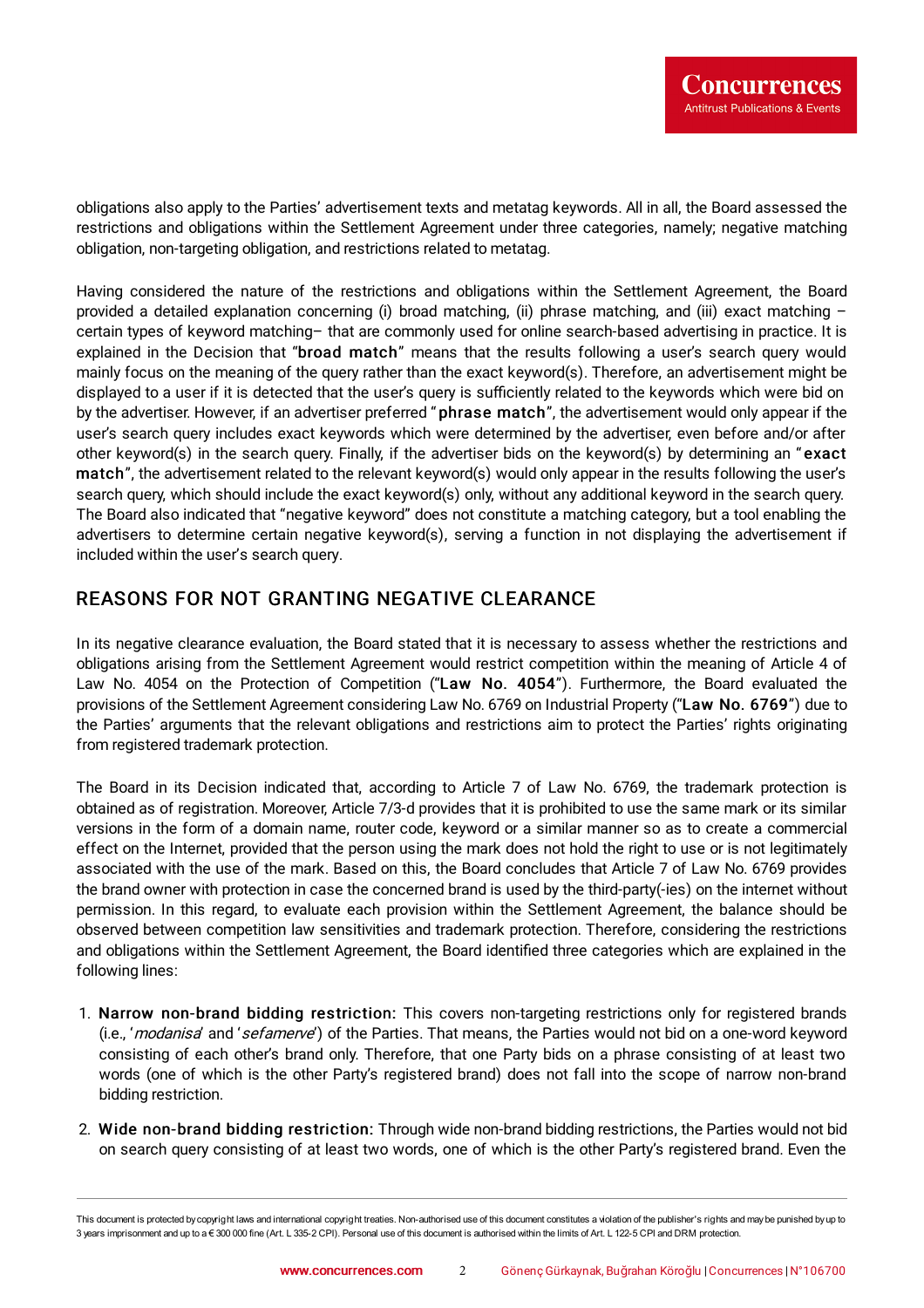combinations of two words would be covered under this restriction.

3. Negative keyword matching obligation: Similar to wide non-brand bidding restriction, this obligation requires the Parties to add each other's registered brand to their "list of negative keywords" so that when a query including one of their registered brands is searched, the ads of the other Party would not be displayed to the user.

Based on the foregoing categories, the Board concluded that the trademark protection would only be regarded for narrow non-brand bidding restrictions. However, as for wide non-brand bidding restrictions and negative keyword matching obligations, the Board held that such provisions would exceed the limit of trademark protection and lead to anti-competitive results in the relevant product markets. Therefore, in light of the anti-competitive effect of the concerned provisions, the Board held that the Settlement Agreement falls within the scope of Article 4 of Law No. 4054 and decided not to issue a negative clearance certificate due to such competition restraints.

### REASONS FOR NOT GRANTING AN INDIVIDUAL EXEMPTION

The Board proceeded with an individual exemption assessment in terms of the Settlement Agreement under Article 5 of Law No. 4054 and noted that the Settlement Agreement would be a candidate for individual exemption only if the Settlement Agreement (a) would contribute to the improvement of the production or distribution of goods or the promotion of technical or economic progress and (b) would contribute to a consumer benefit, (c) would not consequently eliminate competition in a substantial part of the relevant market, and (d) would not restrict competition more than necessary to achieve the objectives outlined in (a) and (b). For an agreement to be exempted from the application of Article 4 of Law No. 4054, the conditions set forth above must be fulfilled cumulatively.

Based on the foregoing, the Board indicated that the Settlement Agreement should provide benefits not only for the Parties but also for the economy in general. Furthermore, the Board considered that the restrictive provision would decrease the consumer options and thereby harm consumer welfare in terms of price and quality. As for the restrictions and negative matching obligations regarding the keyword which are not registered as trademarks, the Board held that the Settlement Agreement would exceed the limit of trademark protection and restricts competition beyond what is necessary to attain the objectives outlined above.

Consequently, further to its substantial analysis in terms of competition law and trademark protections, the Board concluded that the Settlement Agreement would not be issued a negative clearance certificate as it falls within the scope of Article 4 of Law No. 4054 and would not be granted an individual exemption as it could not fulfil the conditions outlined in Article 5 of Law No. 4054. However, the Board held that the Settlement Agreement could benefit from the individual exemption regime if it is amended in a way that removes the non-targeting restrictions and the negative matching obligations for the keywords which are not registered as brands.

### **CONCLUSION**

The Decision is of great significance as it harbours extensive explanation and analysis on the branded keyword bidding practices in terms of competition law and intellectual property law. The Decision also serves as an important precedent indicating that the agreements restricting companies from bidding on each other's brands could be exempted from Law No. 4054 if such agreements only contain narrow non-brand bidding restrictions. The Decision also sets an example of how the Board threads a line between the intellectual property protections and competition law sensitives while assessing agreements regarding the use of negative keywords.

This document is protected by copyright laws and international copyright treaties. Non-authorised use of this document constitutes a violation of the publisher's rights and maybe punished byup to 3 years imprisonment and up to a € 300 000 fine (Art. L 335-2 CPI). Personal use of this document is authorised within the limits of Art. L 122-5 CPI and DRM protection.